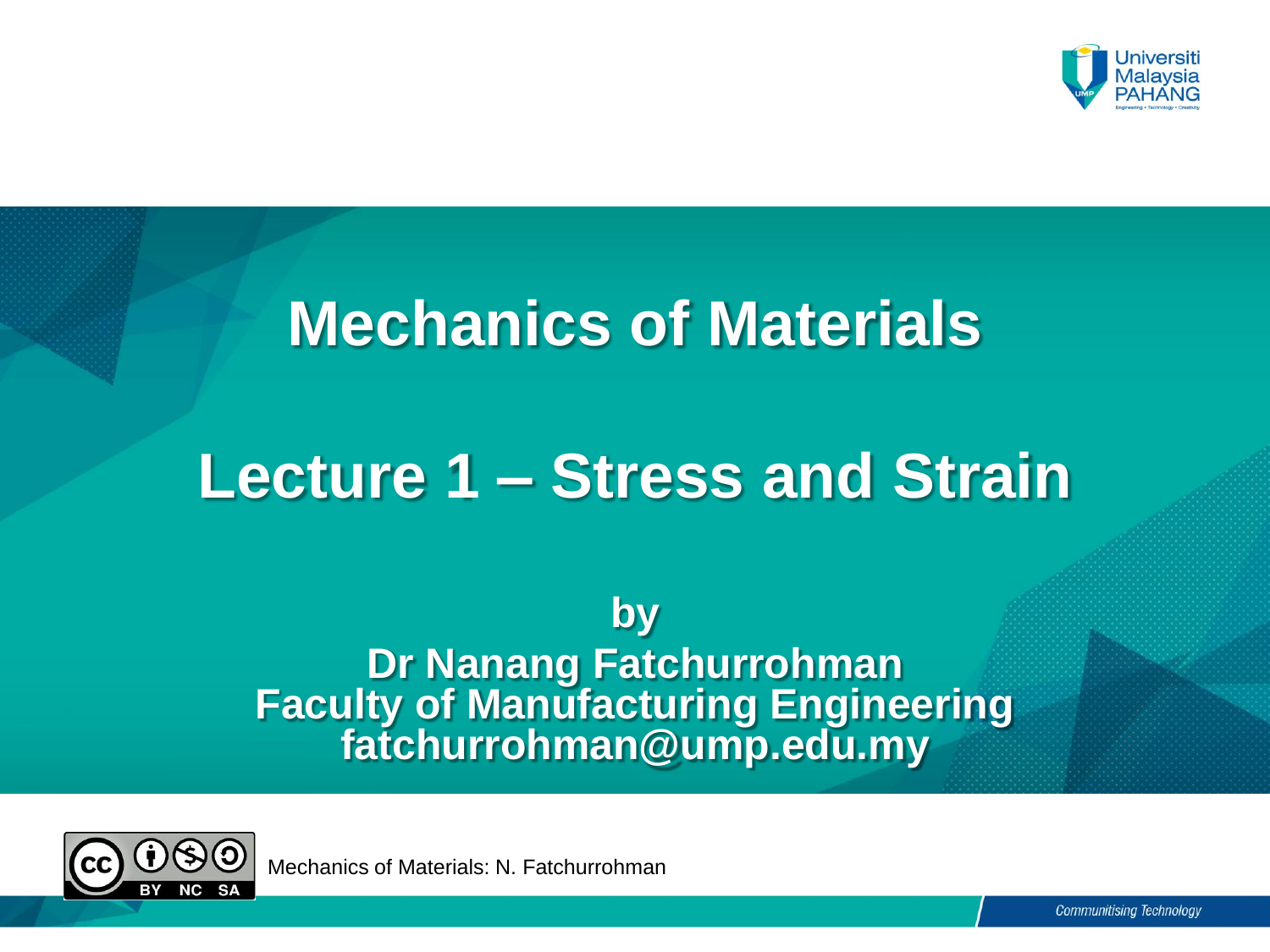## Lecture 1 – Stress and Strain

## • **Aims**

- **To learn the method of sections for determining the internal Ioading(s) in a member.**
- **To learn the concepts of normal and shear stress. To use them in the analysis and design of members subjected to axial load and direct shear.**
- **To define normal and shear strain and utilize them to solve various types of related problems.**

## • **Main References**

**Statics and Mechanics of Materials, 3rd Edition, Russell C. Hibbeler 2011, Pearson**

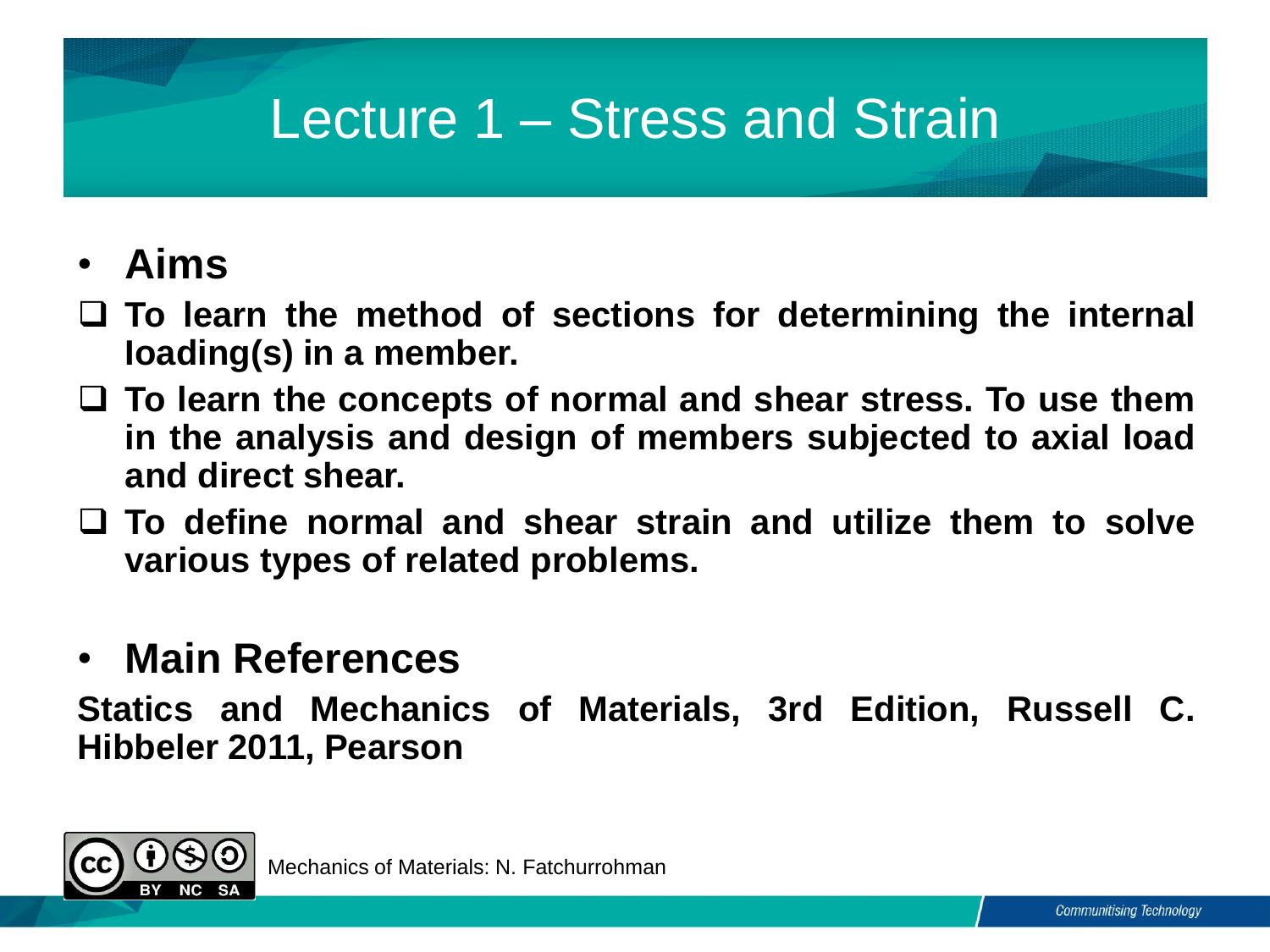

# **This lecture slides gives the idea on real applications based on the theory discussed in the class.**

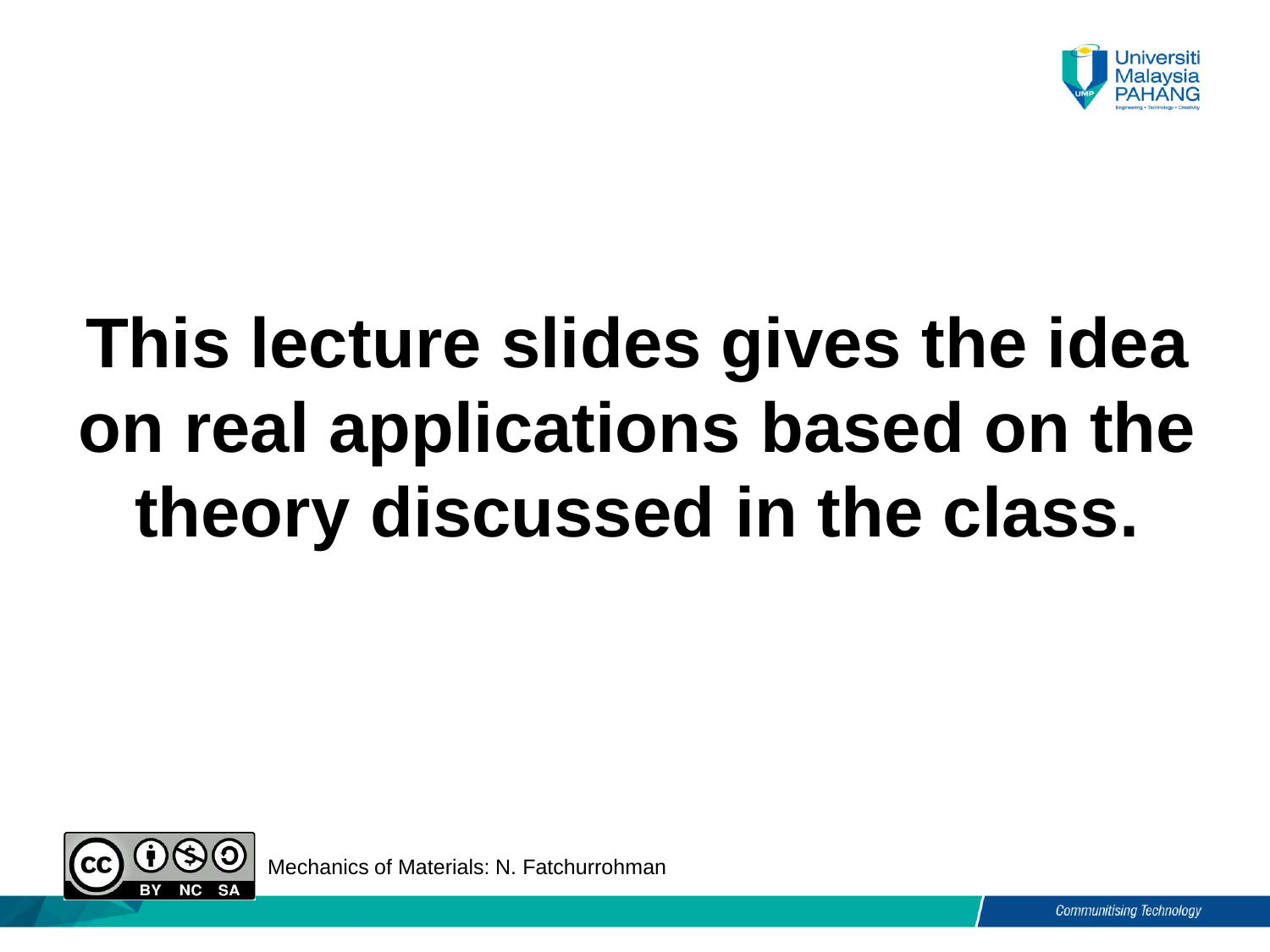The bolts used for the connections of this steel framework are subjected to stress. In this lecture we will discuss how engineers design these connections and their fasteners.



**Source: https://pixabay.com/en/construction-steel-metal-frame-196302/**

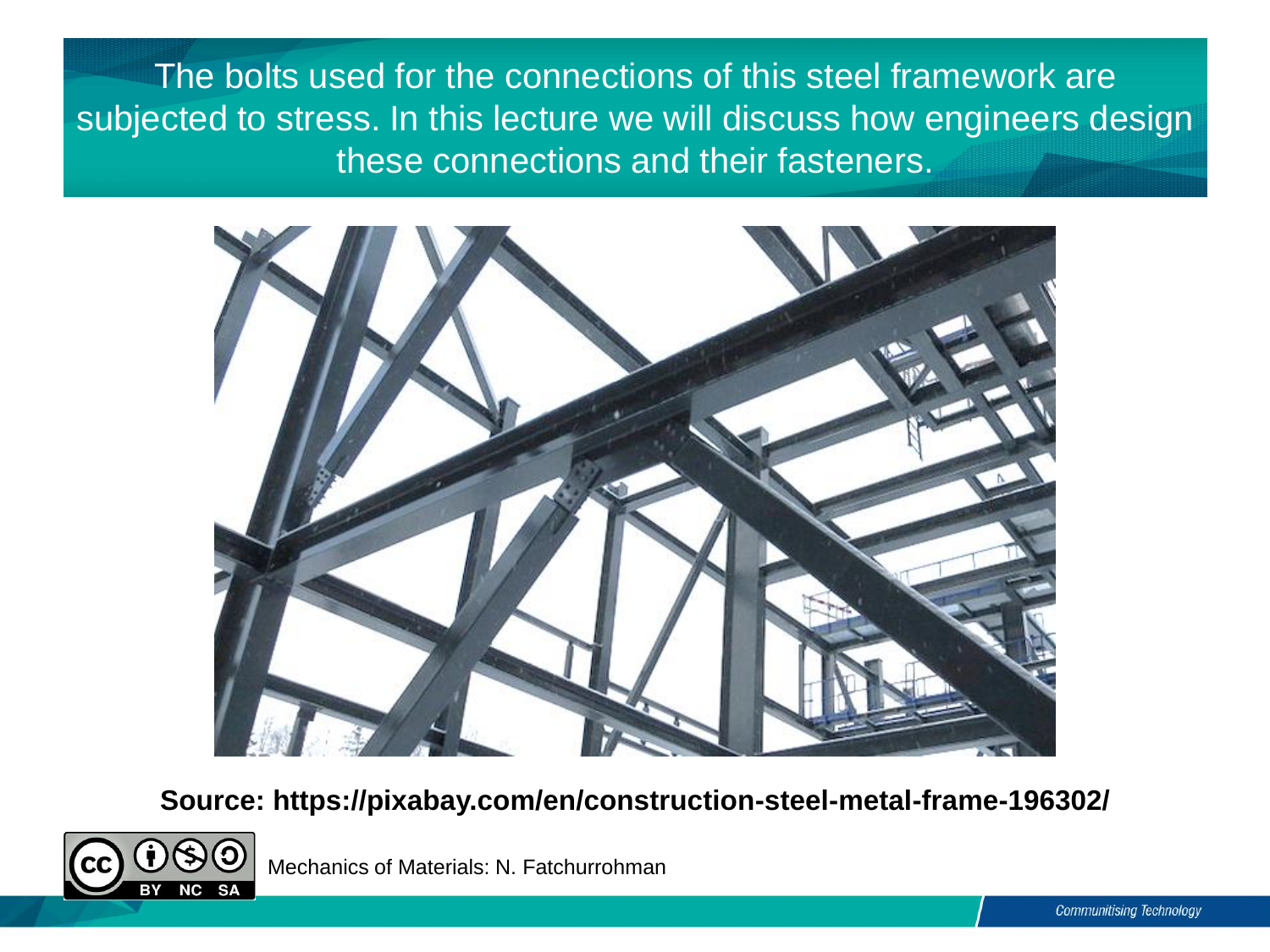### To design the horizontal members of this bridge frame; it is first necessary to know internal loadings at various points along their length.



**Source: https://en.wikipedia.org/wiki/Truss#/media/File:RRTrussBridgeSideView.jpg**

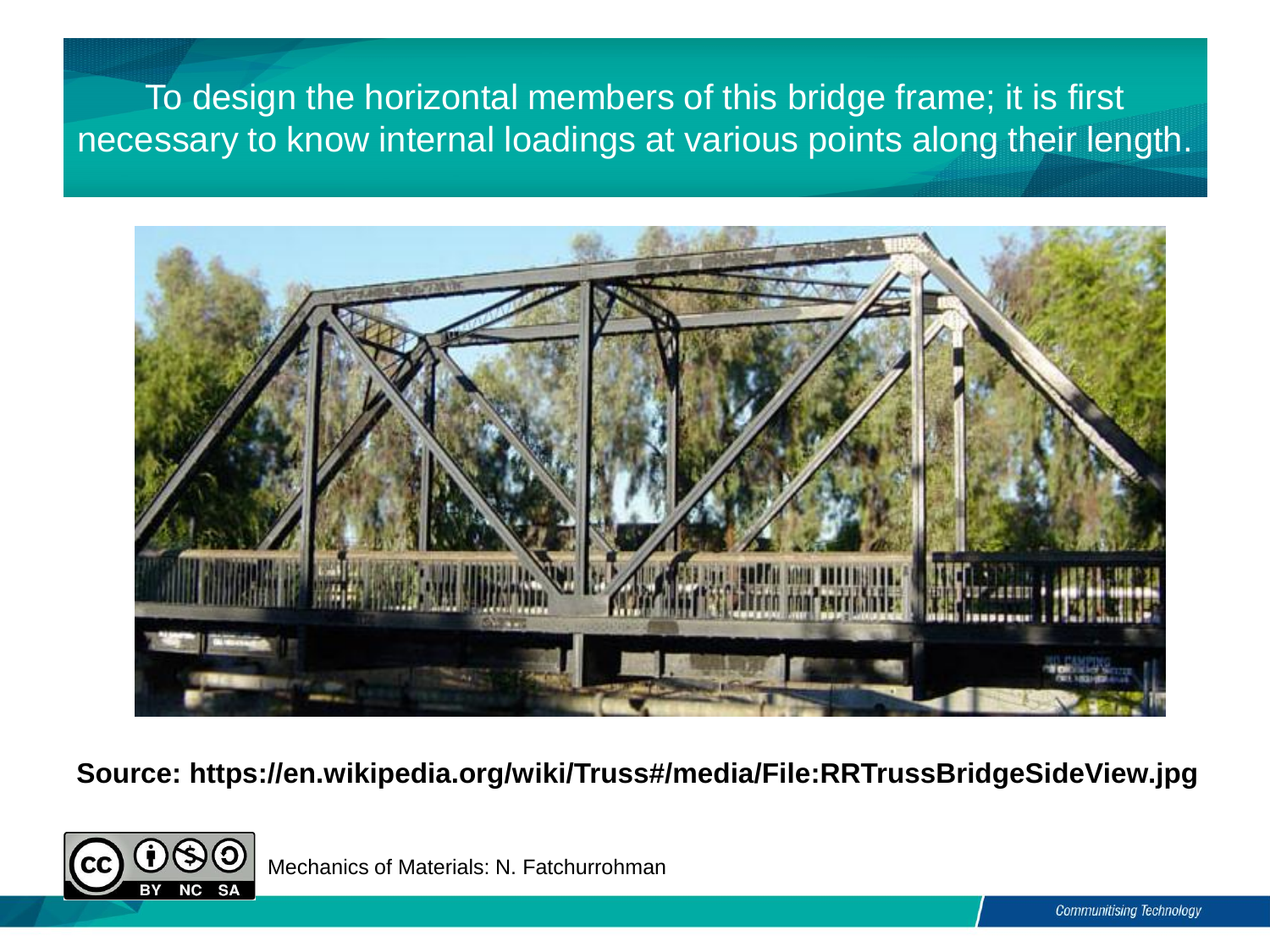### This steel tie rod is used as a hanger as a result it is subjected to tensile stress.



### **Source: https://en.wikipedia.org/wiki/File:King\_tie\_rod.jpg**

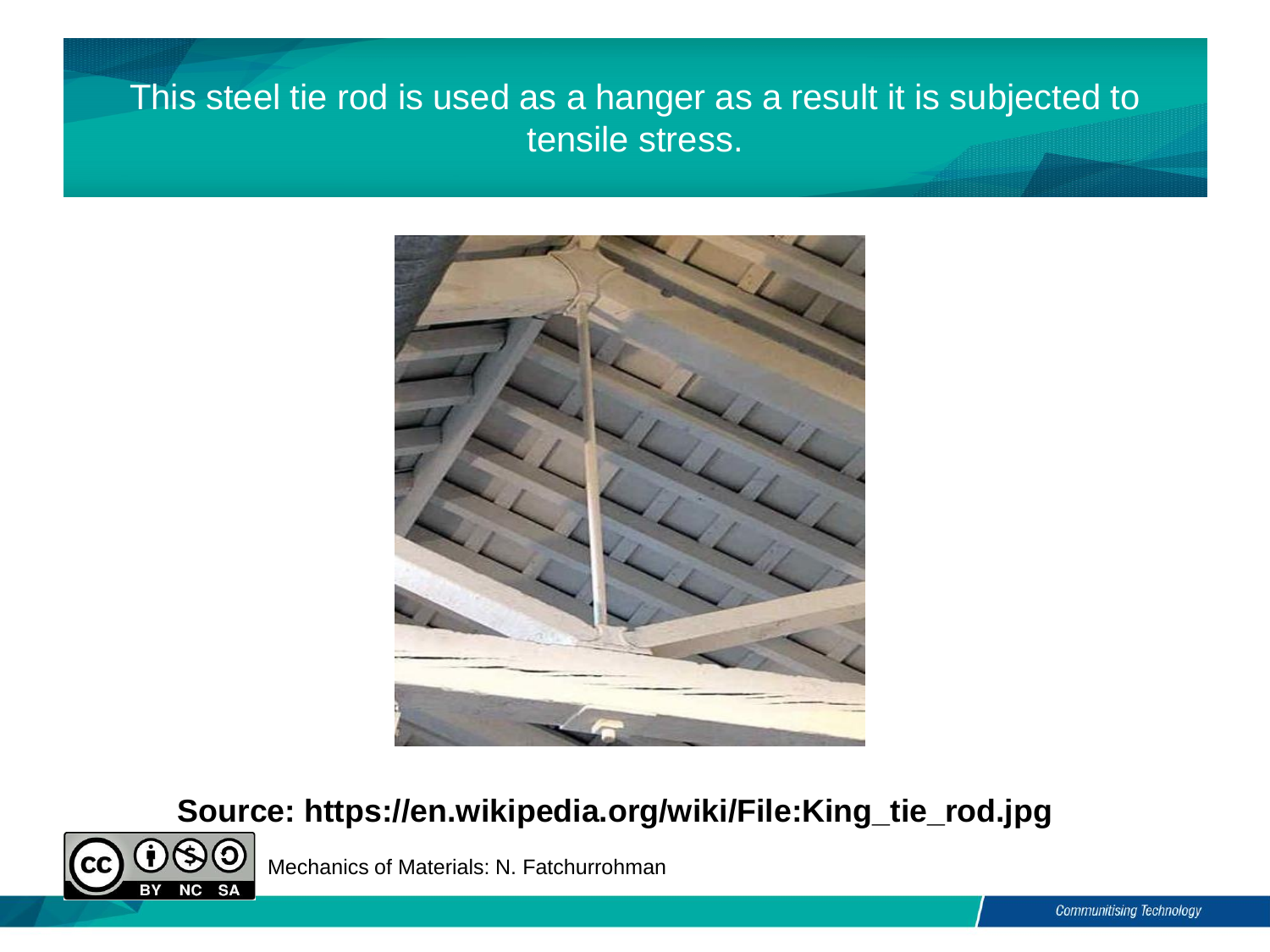Appropriate factors of safety must be considered when designing cranes and cables. They are used to transfer heavy loads.



#### **Source: https://pxhere.com/en/photo/548050**